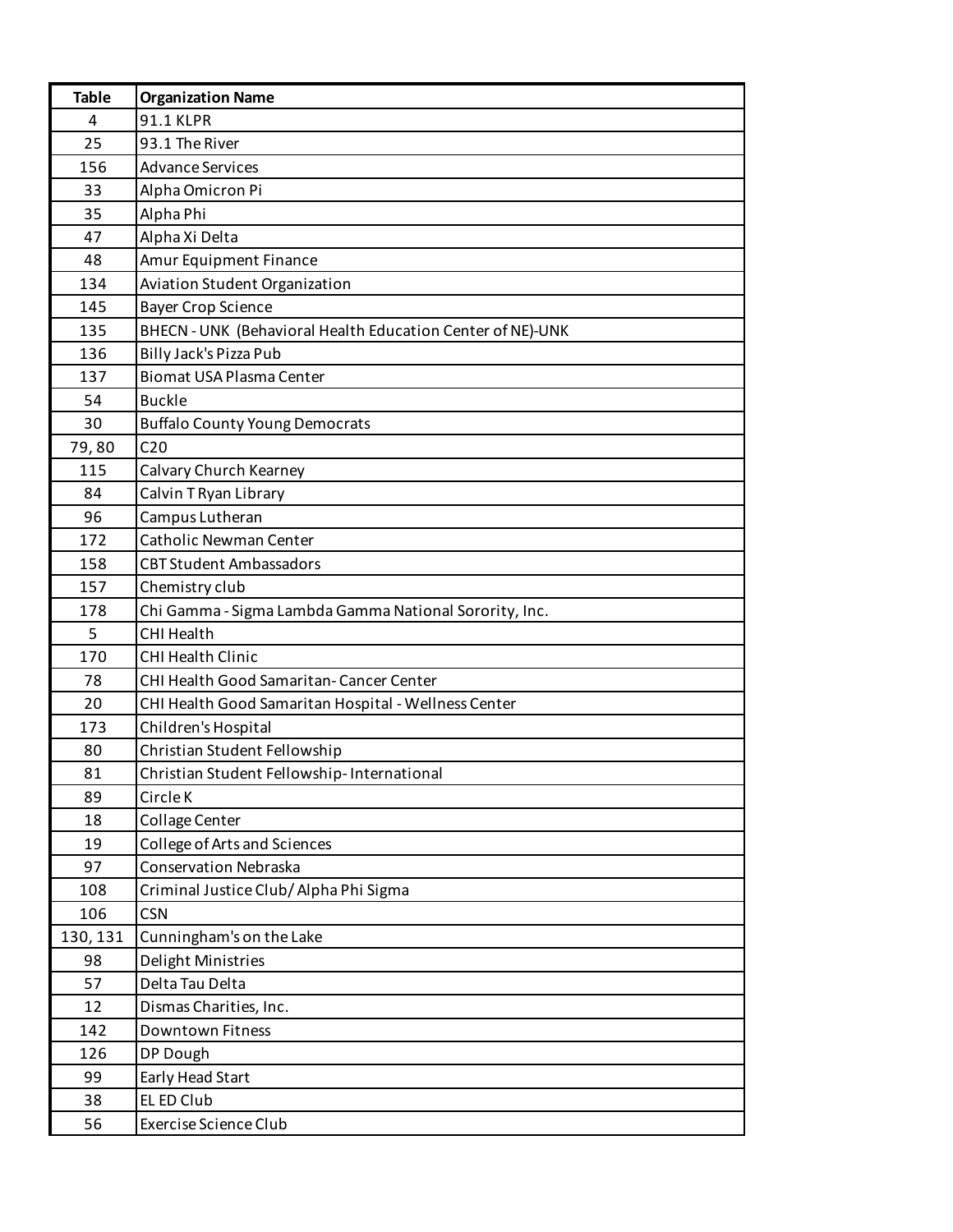| 37             | <b>Experiential Learning</b>                                   |
|----------------|----------------------------------------------------------------|
| $\mathbf{1}$   | Fellowship of Christian Athletes                               |
| 69             | First Gen Lopers                                               |
| 14, 15         | <b>FNBO</b>                                                    |
| 109            | Freddy's Frozen Custard                                        |
| 45             | G.W. Frank Museum                                              |
| 149            | Gambino's Pizza                                                |
| 10             | GAMMA - Greeks Advocating for a Healthy Lifestyle              |
| 9              | Gamma Phi Beta                                                 |
| 8              | Girl Scouts Spirit of Nebraska                                 |
| 169            | <b>GIX Logistics</b>                                           |
| 168            | Glik's                                                         |
| 166            | Good Samaritan Society of Kearney                              |
| 43             | GrASP (Graduate Association of School Psychology)              |
|                | Harmonix                                                       |
| 147            | Herbster for Nebraska                                          |
| 16, 17         | <b>Hilltop Mall</b>                                            |
| 132            | <b>Holy Cross Campus Ministry</b>                              |
| 115            | Hope Evangelical Free Church                                   |
| 161            | Hy-Vee                                                         |
| 140            | Industrial Distribution Organization                           |
| 174            | International Education/Study Abroad                           |
| 175            | <b>International Student Association</b>                       |
| 162            | Japanese Association at Kearney (JAK)                          |
| 100            | <b>JCPenneys</b>                                               |
| 92             | Jimmy John's                                                   |
| 120            | <b>Just for Ladies Fitness</b>                                 |
| 27             | Kappa Psi - UNK Dance Program                                  |
| 141            | Kay Jewelers                                                   |
| 105            | Kearney Area Barbershoppers 1733 Chorus                        |
| 123            | Kearney Area Children's Museum                                 |
| 176            | Kearney Buffalo County CASA                                    |
| 95             | Kearney Combat Sports and Fitness                              |
| 127            | Kearney CrossFit & Personal Training                           |
| 124            | <b>Kearney Cultural Partners</b>                               |
| 49             | Kearney Dawn Rotary and Rotaract                               |
| 59             | Kearney Jubilee Center                                         |
| $\overline{2}$ | Kearney Park and Recreation                                    |
| 3              | <b>Kearney Public Schools</b>                                  |
| 52             | Kearney Regional Medical Center & Platte Valley Medical Clinic |
| 164            | Kearney Student Speech Language Hearing Association (KSSLHA)   |
| 40             | Kearney Symphony Orchestra                                     |
| 179            | Lambda Theta Nu Sorority, Inc.                                 |
| 65             | Masters in Business Administration-MBA                         |
| 152            | Military Science - ROTC                                        |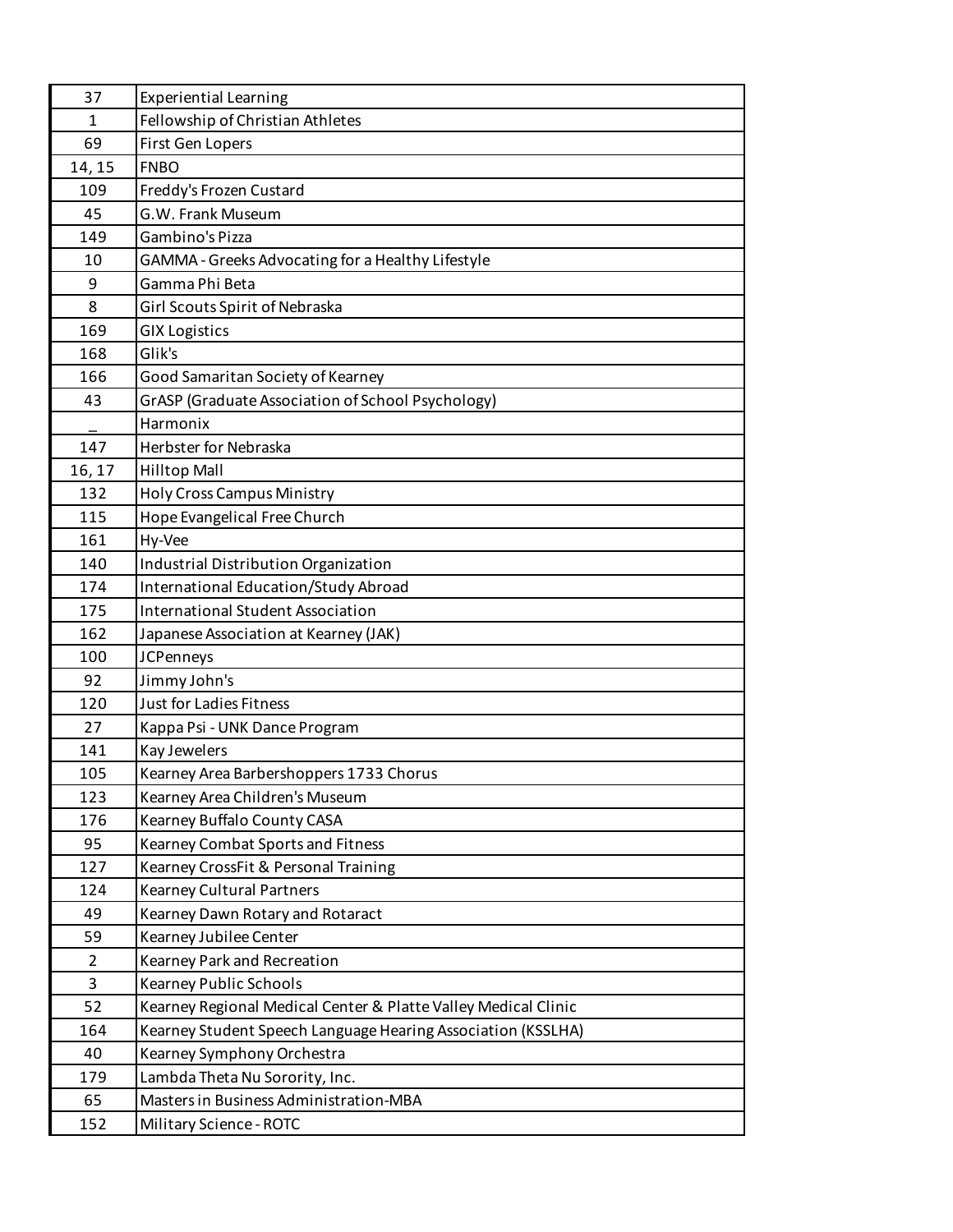| 31       | Mosaic                                                        |
|----------|---------------------------------------------------------------|
| 104      | <b>Mount Carmel Home</b>                                      |
| 180      | Multicultural Greek Council                                   |
| 180      | Multicultural Greek Council                                   |
| 39       | <b>Music Department</b>                                       |
| 61       | Nebraska Aids Project                                         |
| 72       | New Life Church                                               |
| 150      | NRG MEDIA KQKY, KRNY, KGFW                                    |
| 62       | Office of Student and Family Transitions                      |
| 58       | Panda Express                                                 |
| 177      | Parker Hannifin                                               |
| 50       | Peer Health Education                                         |
| 118      | Phi Delta Theta                                               |
| 68       | Pi Kappa Alpha                                                |
| 6        | Plambeck Early Childhood Education Center                     |
| 102      | Platte Valley Chiropractic & Functional Medicine              |
| 36       | <b>Political Science Organizations</b>                        |
| 91       | Qdoba Mexican Eats of Kearney                                 |
| 163      | Raising Cane's Chicken Fingers                                |
| 103      | <b>RockIT Event Pros</b>                                      |
| 34       | Runza Restaurants                                             |
| 7        | S.O. College - UNK                                            |
| 76       | Saint Lukes Episcopal Church                                  |
| 90       | Sayler Screenprinting                                         |
| 24       | <b>Schrock Medical Clinic</b>                                 |
|          | Servpro                                                       |
| 181      | Sigma Lambda Beta                                             |
| 151      | Sigma Phi Epsilon                                             |
| 101      | Sigma Tau Delta - UNK English Honor Society                   |
| 110      | Sigma Tau Gamma                                               |
| 60       | St. George Orthodox Christian Church                          |
| 51       | Student Health & Counseling                                   |
| 88       | <b>Student Union Table</b>                                    |
| 167      | Studios Group Fitness/Anytime Fitness                         |
| 154      | Sun Tan City                                                  |
| 67       | Sunglass hut                                                  |
|          | Sweetwater Hemp Company                                       |
| 119      | THE ANTELOPE NEWSPAPER & AD/PR CLUB                           |
| 139      | The Church of Jesus Christ of Latter Day Saints, Kearney Ward |
| 11       | The Lighthouse Church                                         |
| 107      | The Navigators                                                |
| 113, 114 | The S.A.F.E. Center                                           |
| 46       | The Wildlife Society UNK Chapter                              |
| 125      | The World Theatre                                             |
| 153      | Trius Federal Credit Union                                    |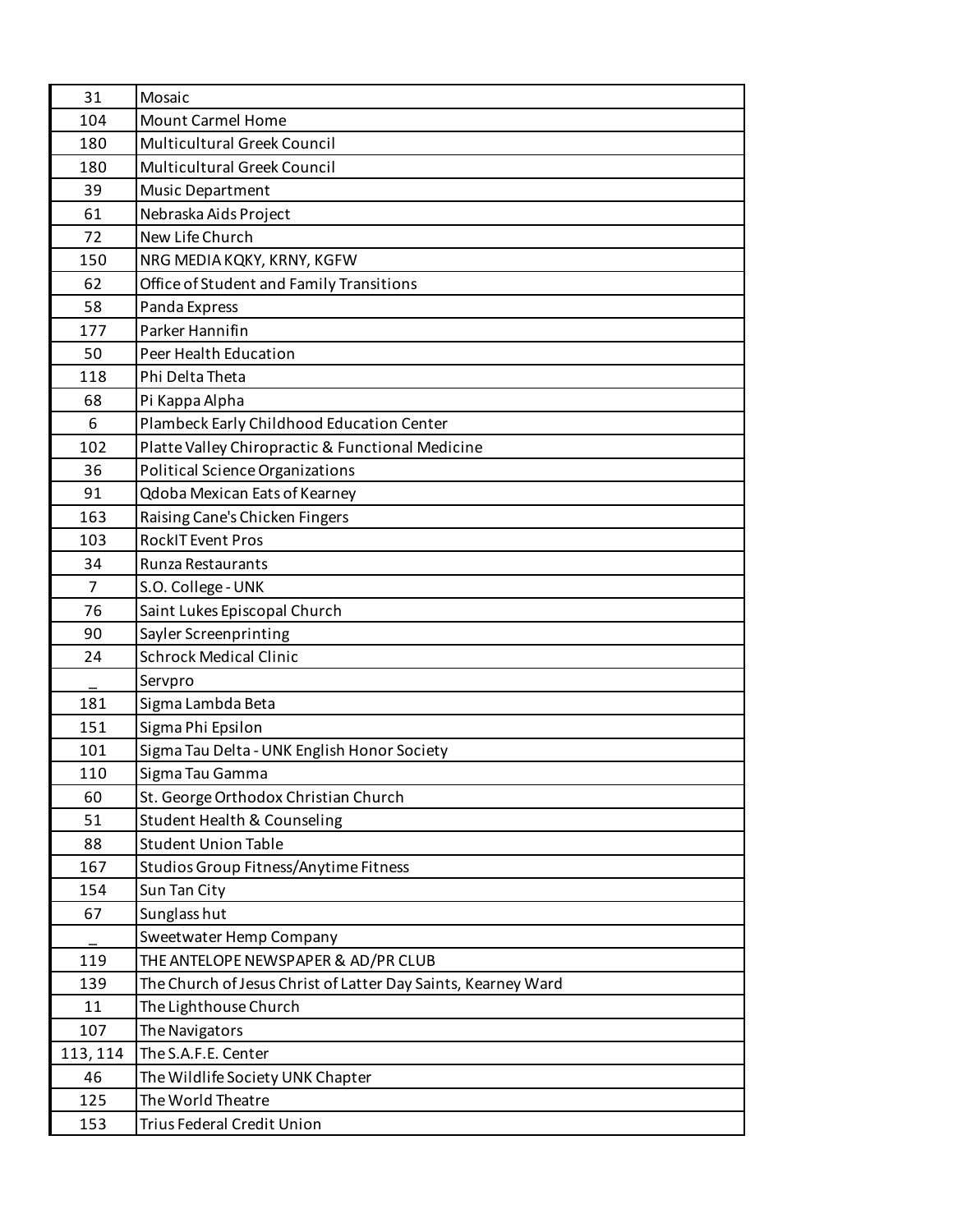| 93       | Two Rivers Public Health Department                   |
|----------|-------------------------------------------------------|
| 66       | <b>United Campus Ministry</b>                         |
| 53       | University of Nebraska Federal Credit Union           |
| 13       | <b>UNK Agribusiness Association</b>                   |
| 26       | <b>UNK Athletics</b>                                  |
| 128, 129 | <b>UNK Campus Recreation</b>                          |
| 116      | UNK-Center for Entrepreneurship and Rural Development |
| 121      | <b>UNK College Republicans</b>                        |
| 171      | <b>UNK Communications and Marketing</b>               |
| 117      | <b>UNK Cultivate</b>                                  |
| 44       | <b>UNK Department of History</b>                      |
| 28       | <b>UNK Film Club</b>                                  |
| 21       | UNK Gender & Sexuality Resource Office                |
| 23       | UNK Graduate Studies & Academic Outreach              |
| 165      | UNK Health and Physical Education Majors Club         |
| 83       | <b>UNK Learning Commons</b>                           |
| 77       | <b>UNK Montessori Education</b>                       |
| 71       | <b>UNK Mortar Board</b>                               |
| 148      | UNK Psychology Club & Psi Chi                         |
| 122      | <b>UNK Reasonable Faith</b>                           |
| 22       | UNK Student Diversity & Inclusion                     |
| 132      | UNK Theatre and Dance/Alpha Psi Omega/NHSDA           |
| 42       | UNMC College of Allied Health Professions             |
| 160      | VA-Nebraska Western Iowa Health Care System           |
| 159      | Viaero Wireless                                       |
| 41       | Walmart                                               |
| 155      | YRTC - Youth Rehabilitation and Treatment Center      |
| 94       | <b>LPAC</b>                                           |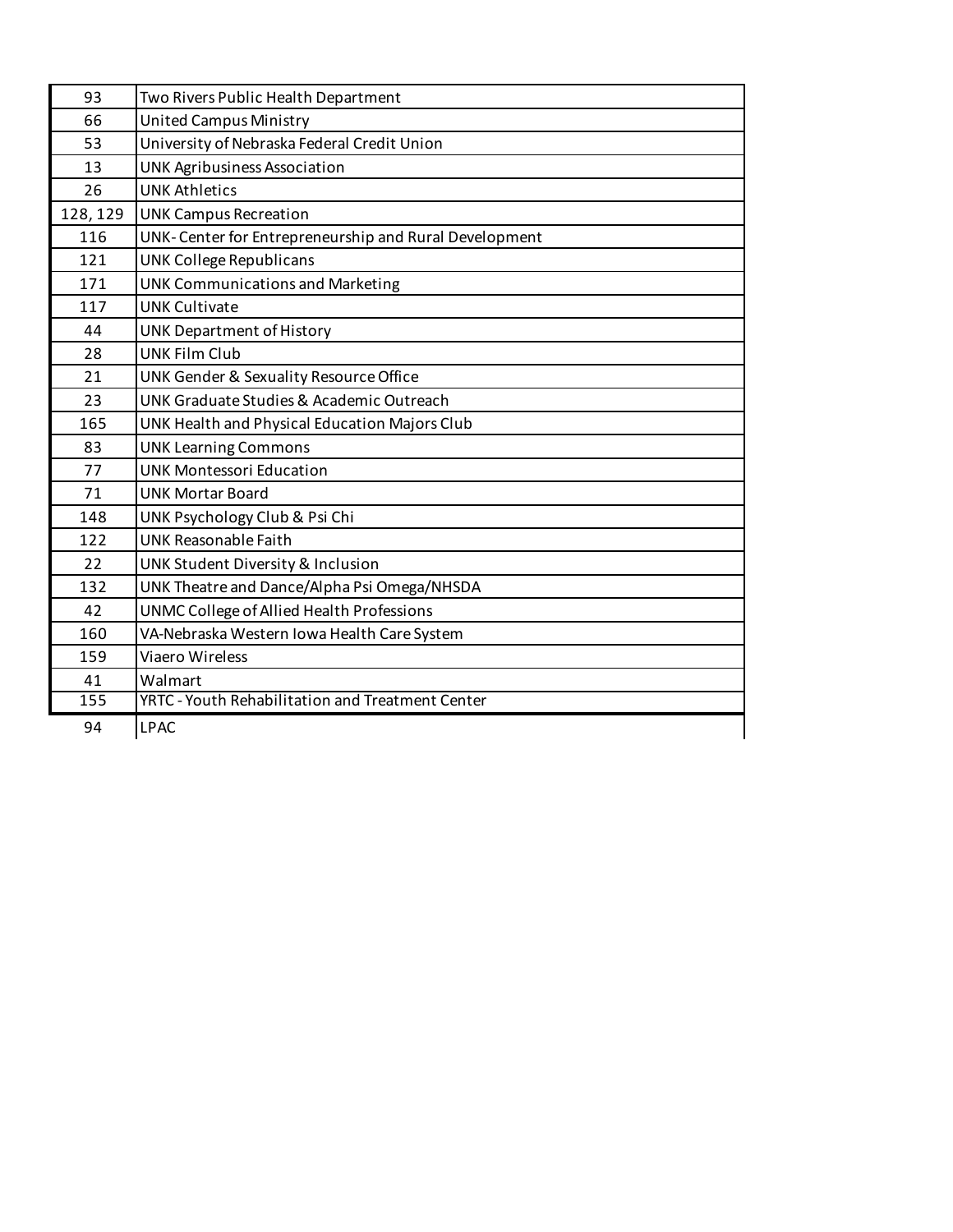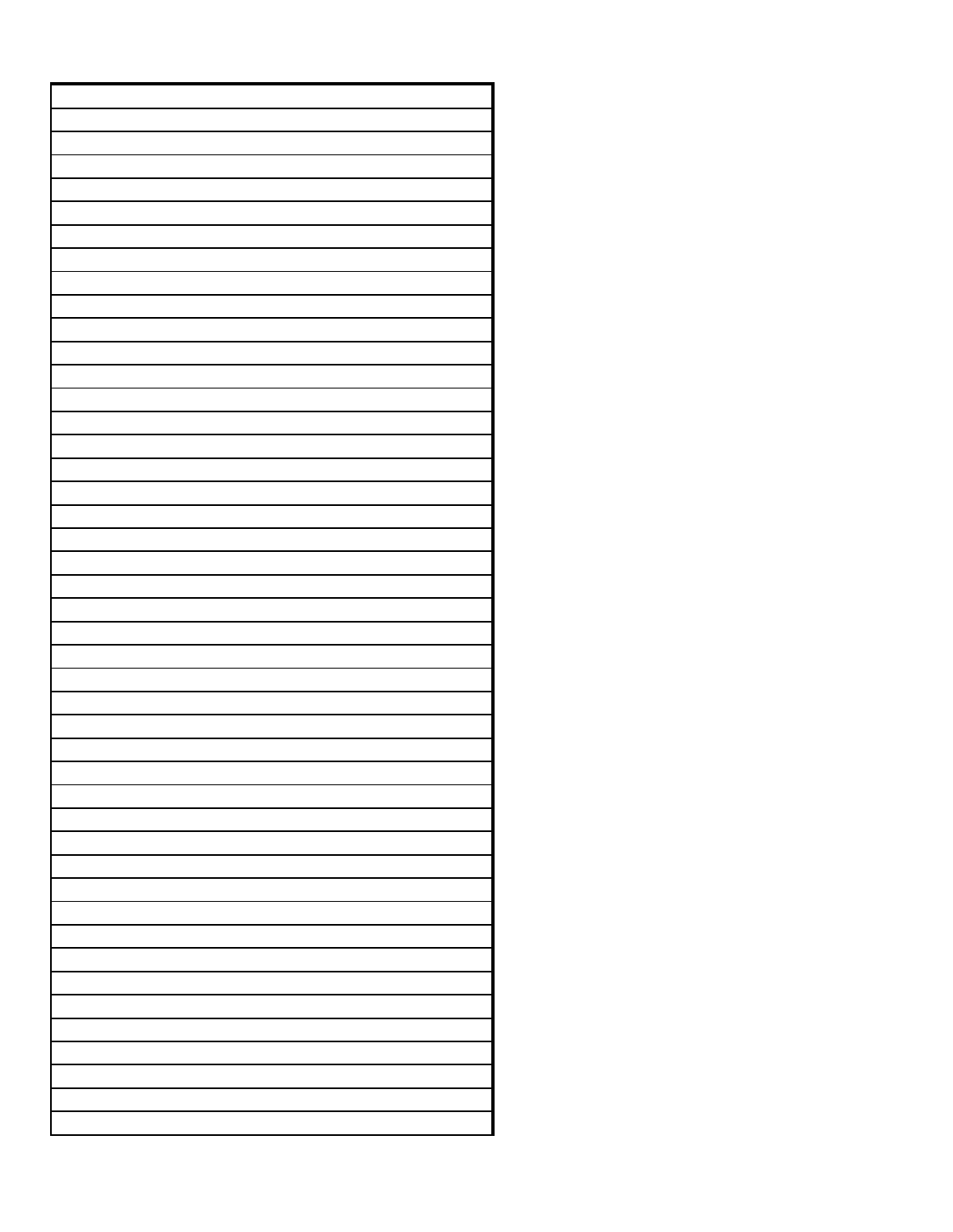